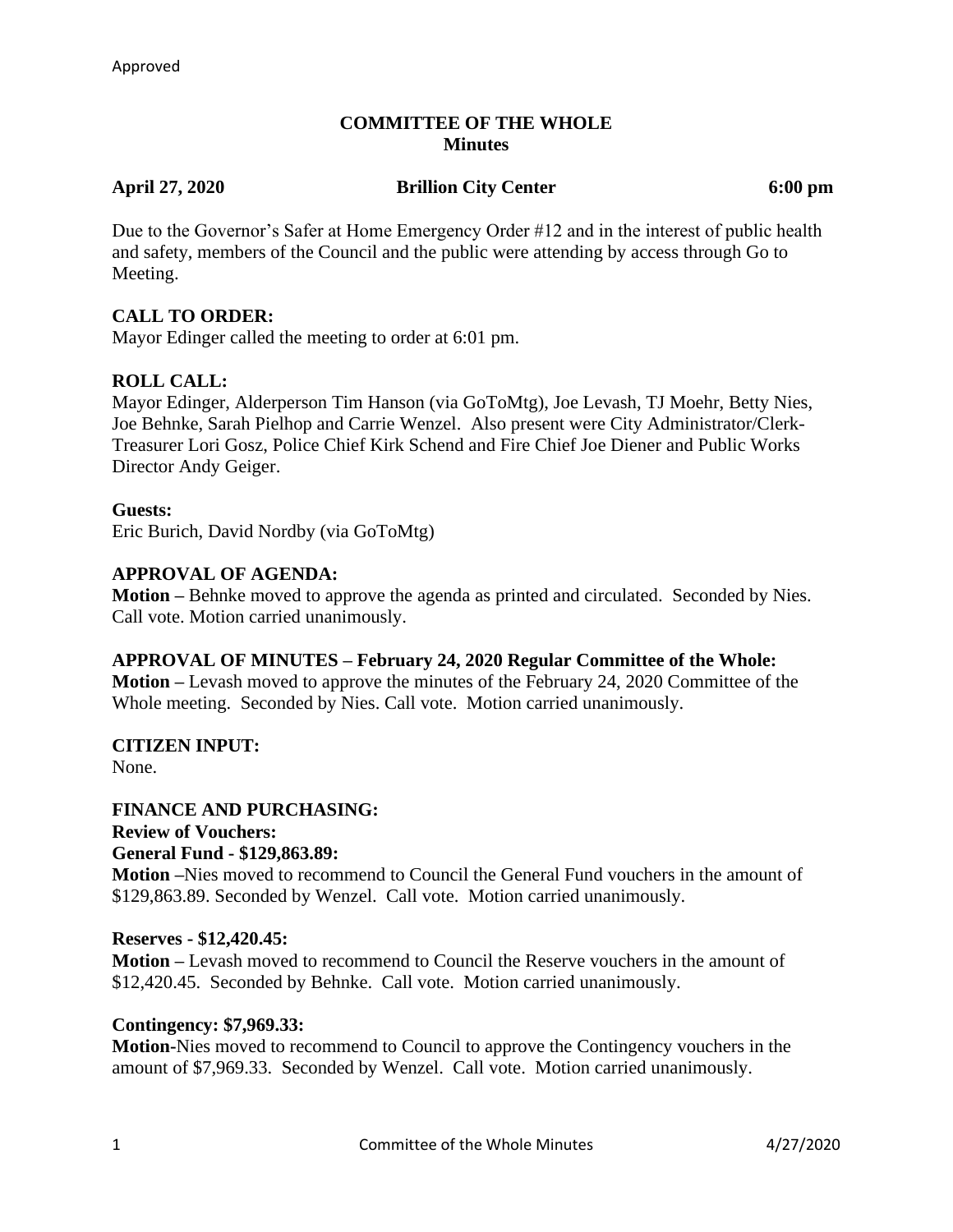#### **TIF Expenditures - \$660,063.69:**

**Motion –** Pielhop/Levash moved to recommend to Council the TIF Expenditures in the amount of \$660,063.69. Seconded by Levash. Call vote. Motion carried unanimously.

#### **Review of License Applications:**

None

## **Review of Payroll:**

**Motion –** Wenzel moved to recommend to Countil the March 27, 2020 payroll in the amount of \$ 47,986.20, and the April 10, 2020 payroll in the amount of \$ 47,311.22 and the April 24, 2020 payroll in the amount of \$39,771.17 collectively. Seconded by Pielhop.

Mayor Edinger stated the Police Chief is looking into whether or not we can receive COVID-19 funding reimbursement for overtime shift fill due to an officer who was quarantined.

Call vote. Motion carried unanimously.

## **PROTECTION OF PERSONS AND PROPERY:**

## **Eastshore Humane Association Agreement:**

Mayor stated the agreement is the same as in years past. It was questioned why the amount donated for 2019 was lower than the prior year. Gosz stated it may be due to the timing of the payment, the payment is 90% of the fees collected, this may vary when done each year. Gosz stated she would verify this. It was suggested to not make the donation until July  $1<sup>st</sup>$ .

**Motion-**Nies moved to recommend to Council to approve the agreement with Eastshore Humane Association and donate 90% of final Dog/Cat Licenses fees collected. Seconded by Behnke. Call vote. Motion carried unanimously.

## **CITY BUILDINGS AND GROUNDS:**

**Brillion Works Demolition-Brandenburg Industrial Services Inc Co.-Payment #4 #5** Geiger explained these are for the final draw and for the change orders.

**Motion-**Levash moved to recommend to Council payments #4 and #5 to Brandenberg Industrial Service Co. Seconded by Wenzel. Call vote. Motion carried unanimously.

#### **Brillion Works Property-Security Fencing:**

Geiger reported he met with the City insurance agent on the property. He explained Plant #1 is secured by Ariens. The insurance agent contacted the League of WI Municipal Insurance, and they have recommended the property secured by fencing. The current fence is temporary and will come down in mid-May, by Brandenburg. We can continue the agreement for the fencing. The insurance agent stated we are covered by discretionary immunity as long as we make an effort.

Levash questioned if Ariens under their lease for the property is responsible. Geiger stated he will check on this with the City Attorney. Geiger recommends renting annually 966 feet of